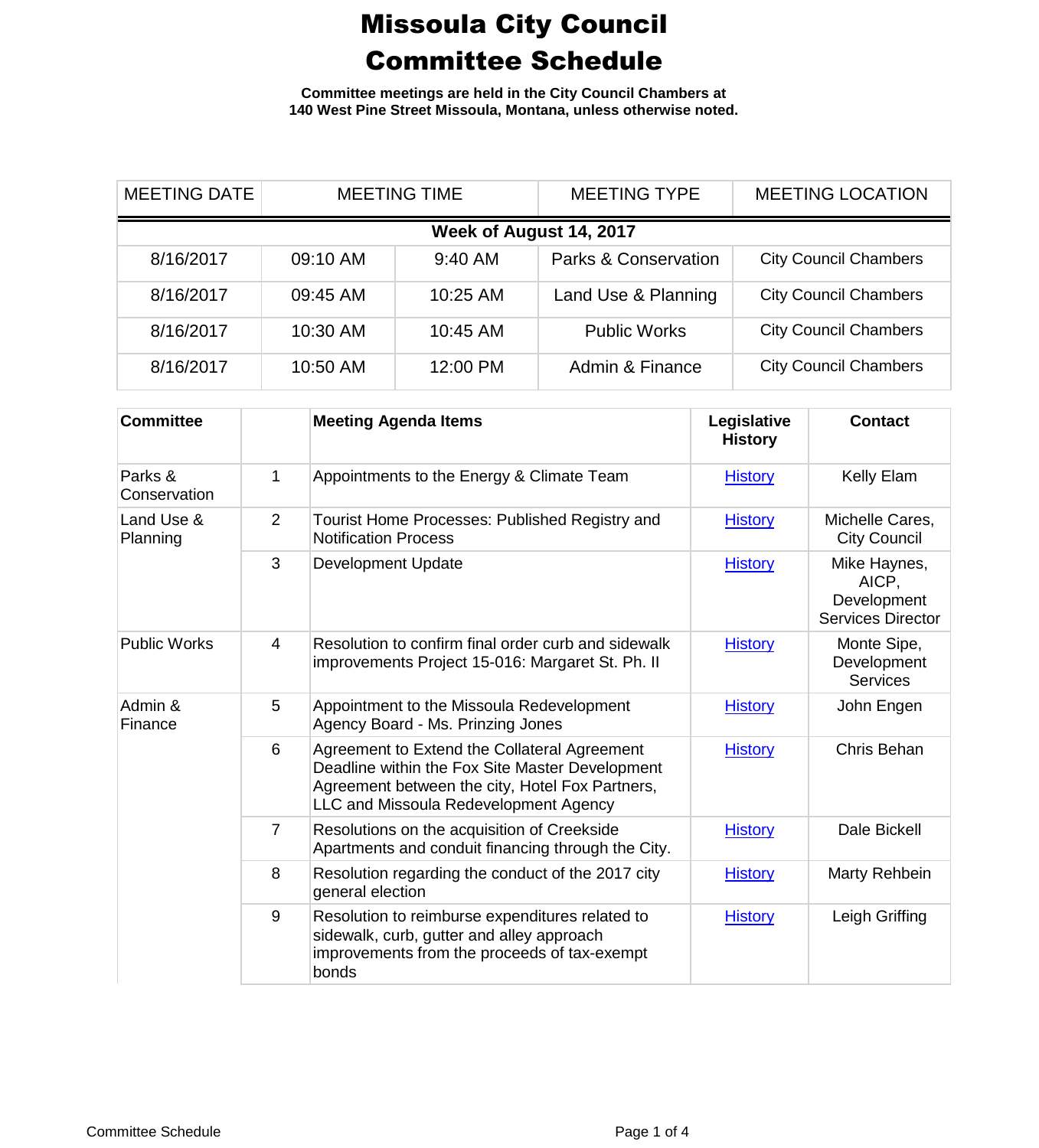**Committee meetings are held in the City Council Chambers at 140 West Pine Street Missoula, Montana, unless otherwise noted.**

| 10 | Resolution to reimburse expenditures related to<br>Capital Equipment from the proceeds of tax-exempt<br>bonds              | <b>History</b> | Leigh Griffing        |
|----|----------------------------------------------------------------------------------------------------------------------------|----------------|-----------------------|
| 11 | Resolution levying final assessments for pooled<br>special sidewalk, curb, gutter and alley approach<br>bonds, series 2017 | <b>History</b> | <b>Marty Rehibein</b> |

*The following items have been referred to City Council committees, but the committees will not discuss them in the coming week:*

| <b>Committee</b>        |                 | <b>Held Meeting Agenda Items</b>                                                                                                                                                       | Legislative<br><b>History</b> | <b>Contact</b>                                                                         |
|-------------------------|-----------------|----------------------------------------------------------------------------------------------------------------------------------------------------------------------------------------|-------------------------------|----------------------------------------------------------------------------------------|
| Admin &<br>Finance      | 1               | Create and Fund a Paid Parental Leave Policy for<br><b>City of Missoula Employees</b>                                                                                                  | <b>History</b>                | Heidi West and<br><b>Emily Bentley</b>                                                 |
| Parks &<br>Conservation | $\overline{2}$  | <b>City Cemetery Engraving Services</b>                                                                                                                                                | <b>History</b>                | Marilyn Marler                                                                         |
| Comm. of the            | 3               | <b>Mountain Water Acquisition Update</b>                                                                                                                                               | <b>History</b>                | Bryan von Lossberg                                                                     |
| Whole                   | 4               | Missoula Economic Partnership Update                                                                                                                                                   | <b>History</b>                | Marilyn Marler                                                                         |
|                         | 5               | Joint meeting with the Missoula County Board of<br><b>County Commissioners</b>                                                                                                         | <b>History</b>                | Michelle Cares and<br>Marilyn Marler                                                   |
|                         | $6\phantom{1}6$ | Missoula Downtown Master Plan implementation<br>committee update                                                                                                                       | <b>History</b>                | Bryan von Lossberg                                                                     |
|                         | $\overline{7}$  | Updates from Council representatives on the Health<br>Board, Community Forum, Transportation Policy<br>Coordinating Committee, other boards and<br>commissions as necessary. (Ongoing) | <b>History</b>                | Marilyn Marler                                                                         |
|                         | 8               | <b>Broadband RFP</b>                                                                                                                                                                   | <b>History</b>                | Bryan von Lossberg                                                                     |
|                         | 9               | <b>Hotel Fox Update Presentation</b>                                                                                                                                                   | <b>History</b>                | Chris Behan                                                                            |
| Land Use &              | 10              | Sale of City-Owned Property                                                                                                                                                            | <b>History</b>                | Mike Haynes                                                                            |
| Planning                | 11              | Fox Triangle - Land Use and Development<br><b>Requirements Agreement</b>                                                                                                               | <b>History</b>                | Mary McCrea,<br>Development<br><b>Services</b>                                         |
|                         | 12              | Planning Division Work Plan                                                                                                                                                            | <b>History</b>                | Laval Means,<br><b>Planning Division</b><br>Manager,<br>Development<br><b>Services</b> |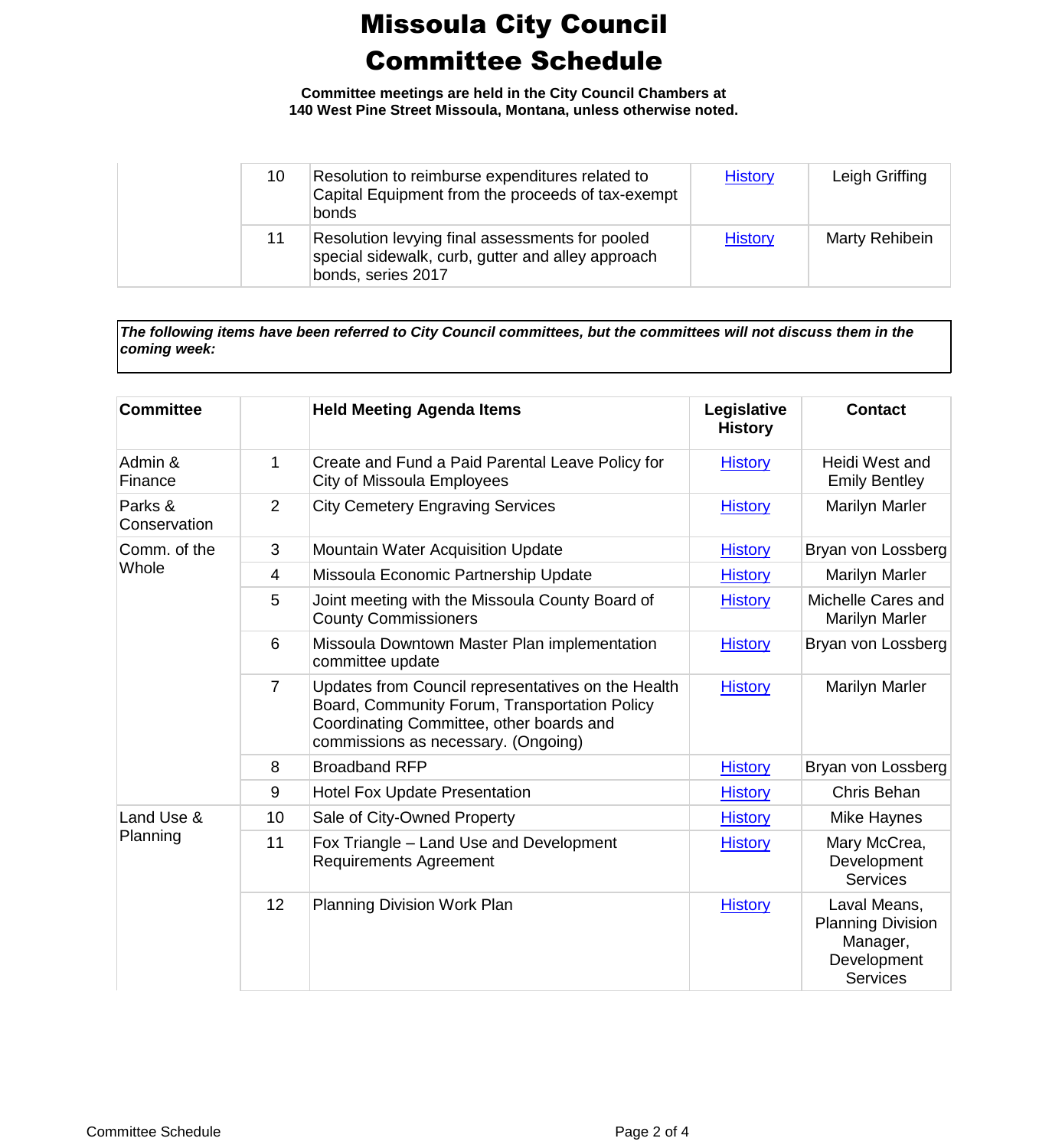**Committee meetings are held in the City Council Chambers at 140 West Pine Street Missoula, Montana, unless otherwise noted.**

|                         | 13 | Update regarding implementation of the Tourist<br>Home ordinance                                         | <b>History</b> | John DiBari, Bryan<br>von Lossberg,<br>Gwen Jones                                         |
|-------------------------|----|----------------------------------------------------------------------------------------------------------|----------------|-------------------------------------------------------------------------------------------|
|                         | 14 | Architectural Design Standards/Guidelines                                                                | <b>History</b> | Laval Means,<br>Development<br><b>Services</b>                                            |
|                         | 15 | <b>MOR Housing Report</b>                                                                                | <b>History</b> | <b>Emily Bentley</b>                                                                      |
|                         | 16 | University District Compatibility Standards Zoning<br>Overlay                                            | <b>History</b> | Gwen Jones                                                                                |
|                         | 17 | <b>Farmland Mapping Project</b>                                                                          | <b>History</b> | John DiBari                                                                               |
|                         | 18 | MCPB update to the LUP committee                                                                         | <b>History</b> | John DiBari                                                                               |
|                         | 19 | Annexation, (see separate list at City Clerk's Office<br>for pending annexations) (Ongoing in committee) | <b>History</b> | Marty Rehbein                                                                             |
|                         | 20 | Adopt broadband standards for the City of Missoula                                                       | <b>History</b> | Brian von Lossberg                                                                        |
| Pub. Safety &<br>Health | 21 | Management of the urban deer population in the City<br>of Missoula.                                      | <b>History</b> | John DiBari                                                                               |
| Pub. Safety &           | 22 | Crime Victim Advocate Office Update                                                                      | <b>History</b> | Jon Wilkins                                                                               |
| Health                  | 23 | Police Department update.                                                                                | <b>History</b> | Mike Brady                                                                                |
|                         | 24 | <b>Animal Control Survey</b>                                                                             | <b>History</b> | <b>Michelle Cares</b>                                                                     |
|                         | 25 | Health and Safety Issues at Hollywood Mobile Home<br>Park                                                | <b>History</b> | Jordan Hess                                                                               |
|                         | 26 | Health Department update - Food Safety Program                                                           | <b>History</b> | <b>Michelle Cares</b>                                                                     |
|                         | 27 | Missoula Invest Health Update                                                                            | <b>History</b> | <b>Laval Means</b>                                                                        |
|                         | 28 | Missoula Aging Services, Initiatives and Services<br>Update - Susan Kohler                               | <b>History</b> | Jon Wilkins, Julie<br>Armstrong                                                           |
|                         | 29 | <b>Amend City Smoking Ordinance</b>                                                                      | <b>History</b> | <b>Health Department</b>                                                                  |
|                         | 30 | Update from Missoula City-County Relationship<br><b>Violence Services</b>                                | <b>History</b> | Jon Wilkins                                                                               |
|                         | 31 | Fire Department update.                                                                                  | <b>History</b> | Jason Diehl                                                                               |
|                         | 32 | Missoula City/County Animal Control Update                                                               | <b>History</b> | Jeff Darrah                                                                               |
|                         | 33 | Fire Department update.                                                                                  | <b>History</b> | Jason Diehl                                                                               |
| <b>Public Works</b>     | 34 | Review Draft Pedestrian Facilities Master Plan<br>Scope of Work                                          | <b>History</b> | <b>Jessica Morriss</b>                                                                    |
|                         | 35 | Sidewalk Master Plan Priorities and Adoption                                                             | <b>History</b> | Bryan von<br>Lossberg, Heidi<br>West, Emily<br>Bentley, Marilyn<br>Marler, Jordan<br>Hess |